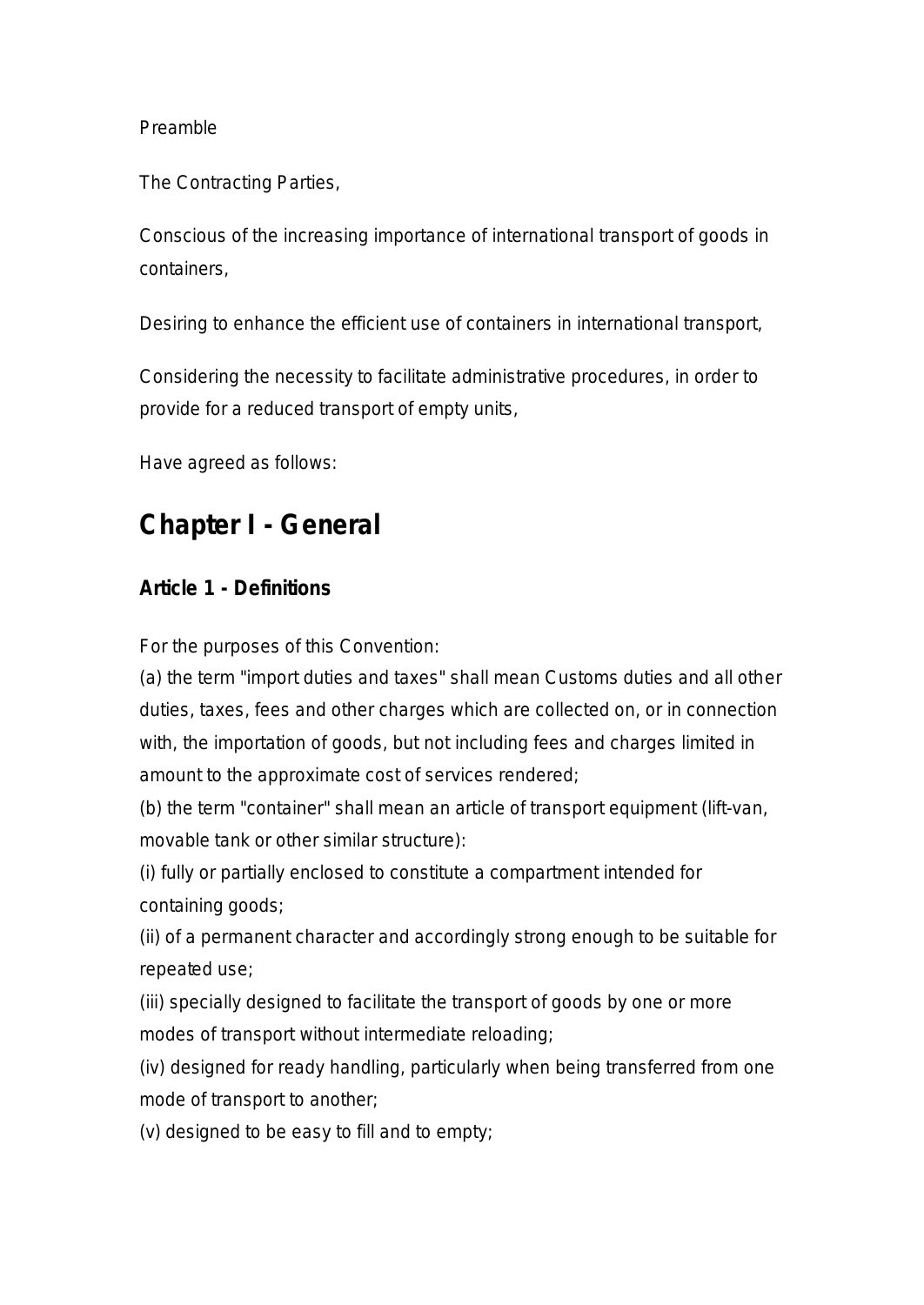(vi) having an internal volume of one cubic metre or more except for air freight containers;

"demountable bodies" and "platform flats" are to be treated as containers; the term "container" shall include standard air freight containers having an internal volume of less than one cubic metre provided they fulfil the requirements of subparagraphs (i) to (v);

the term "container" shall include the accessories and equipment of the container, appropriate for the type concerned, provided that such accessories and equipment are carried with the container. The term "container" shall not include vehicles, accessories or spare parts of vehicles, or packaging; (c) the term "partially enclosed", as applied to containers in article 1, subparagraph (b) (i), shall relate to containers generally consisting of a floor and a superstructure marking off a loading space equivalent to that of a closed container. The superstructure is generally made up of metal members forming the frame of a container. Containers of this type may also comprise one or more lateral or frontal walls. In some cases there is only a roof attached to the floor by uprights. This type of container is used in particular for the transport of bulky goods (motor cars, for example);

(d) the term "demountable body" shall mean a load compartment which has no means of locomotion and which is designed in particular to be transported upon a road vehicle, the chassis of which, together with the underframing of the body is especially adapted for this purpose. It covers also a swap-body which is a load compartment designed especially for combined rail/road transport;

(e) the term "platform flat" shall mean a loadable platform having no or an incomplete superstructure but having the same length and width as the base of a container and equipped with top and bottom corner fittings, so that some of the same securing and lifting devices can be used;

(f) the term "repair" shall concern solely minor restoration and routine maintenance;

(g) the term "accessories and equipment of the container" shall cover in particular the following devices even if they are removable: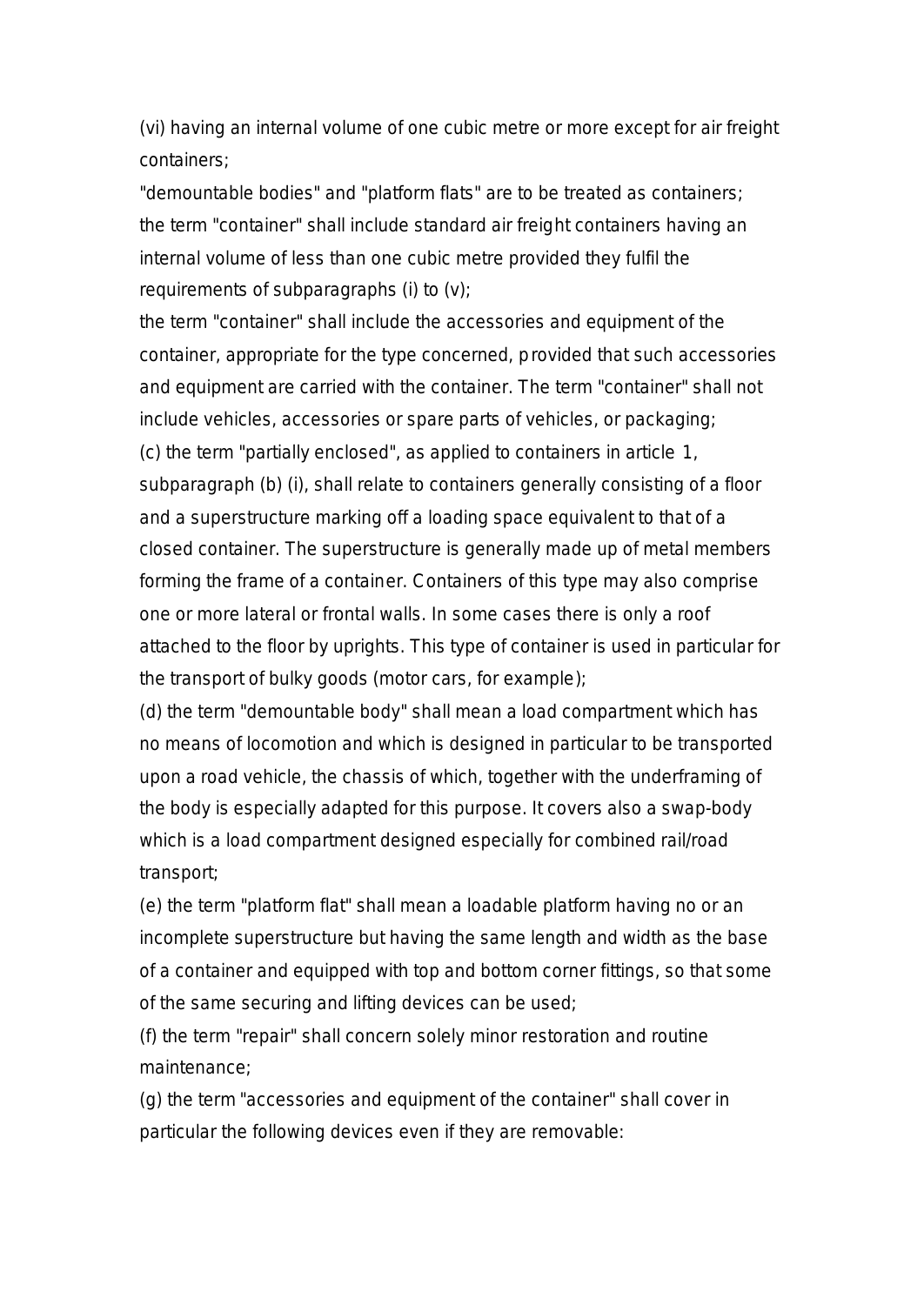(i) equipment for controlling, modifying or maintaining the temperature inside the container;

(ii) small appliances, such as temperature or impact recorders, designed to indicate or record variations in environmental conditions and impact;

(iii) internal partitions, pallets, shelves, supports, hooks, sheets, bags and similar devices especially designed for use in containers;

(h) the term "Pool" shall mean the use in common of containers established by an agreement;

(i) the term "Pool member" shall mean the operator of containers who is a party to the agreement setting up the Pool;

(j) the term "operator" of a container shall mean the person, who, whether or not its owner, has effective control of its use;

(k) the term "person" shall mean both natural and legal persons;

(l) the term "equivalent compensation" shall mean the system which allows the re-exportation or re-importation of a container of the same type as that of another container previously imported or exported;

(m) the term "internal traffic" shall mean the carriage of goods loaded in the territory of a Contracting Party for unloading at a place within the territory of the same Contracting Party;

(n) the term "Contracting Party" shall mean a State or regional economic integration organization, party to this Convention;

(o) the term "regional economic integration organization" shall mean an organization constituted by and composed of States referred to in article 14, paragraphs 1 and 2 of this Convention which has competence to adopt its own legislation that is binding on its Member States, in respect of matters governed by this Convention, and has competence to decide, in accordance with its internal procedures, to sign, ratify or accede to this Convention; (p) the term "ratification" shall mean ratification, acceptance or approval.

#### **Article 2 - Objective**

This Convention aims at facilitating the use in common of containers by members of a Pool, on the basis of equivalent compensation.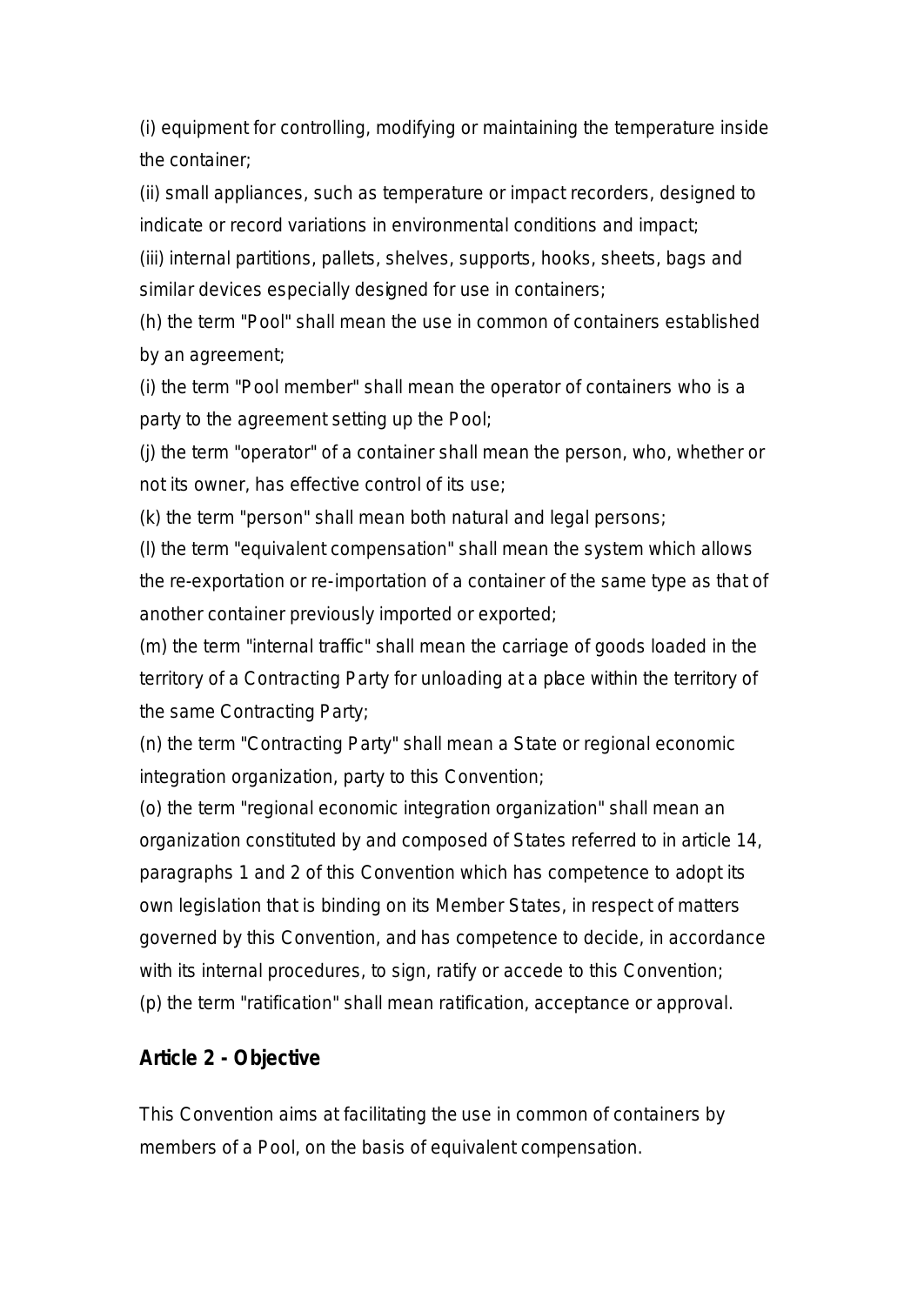### **Article 3 - Scope**

This Convention shall apply to an exchange between Contracting Parties of containers for use as part of a Pool whose members are established in the territory of those Contracting Parties.

#### **Article 4 - Facilities**

Each Contracting Party shall grant admission to containers as referred to in article 3 of this Convention, without payment of import duties and taxes, free of import prohibitions or restrictions of an economic character, without limitations as to use in internal traffic and without requiring, on their importation and exportation, Customs documents and security, provided that the conditions laid down in article 5 of this Convention are complied with.

#### **Article 5 - Conditions**

1. Each Contracting Party shall apply the facilities of article 4 of this Convention to containers used in a Pool on the conditions that:

(a) they have been previously exported or will be subsequently re-exported, or that an equal number of containers of the same type have been previously exported or will subsequently be re-exported;

(b) under the agreement setting up the Pool, the Pool members:

(i) exchange among themselves containers in the course of international transport of goods;

(ii) keep records, for each type of container, showing the movement of containers so exchanged;

(iii) undertake to deliver to one another the number of containers of each type necessary to offset, over periods of 12 months, the outstanding balances of the accounts so kept, so as to ensure a balance for each Pool member between the number of containers of each type which he has placed at the disposal of the Pool and the number of Pool containers of these same types at his disposal in the territory of the Contracting Party in which he is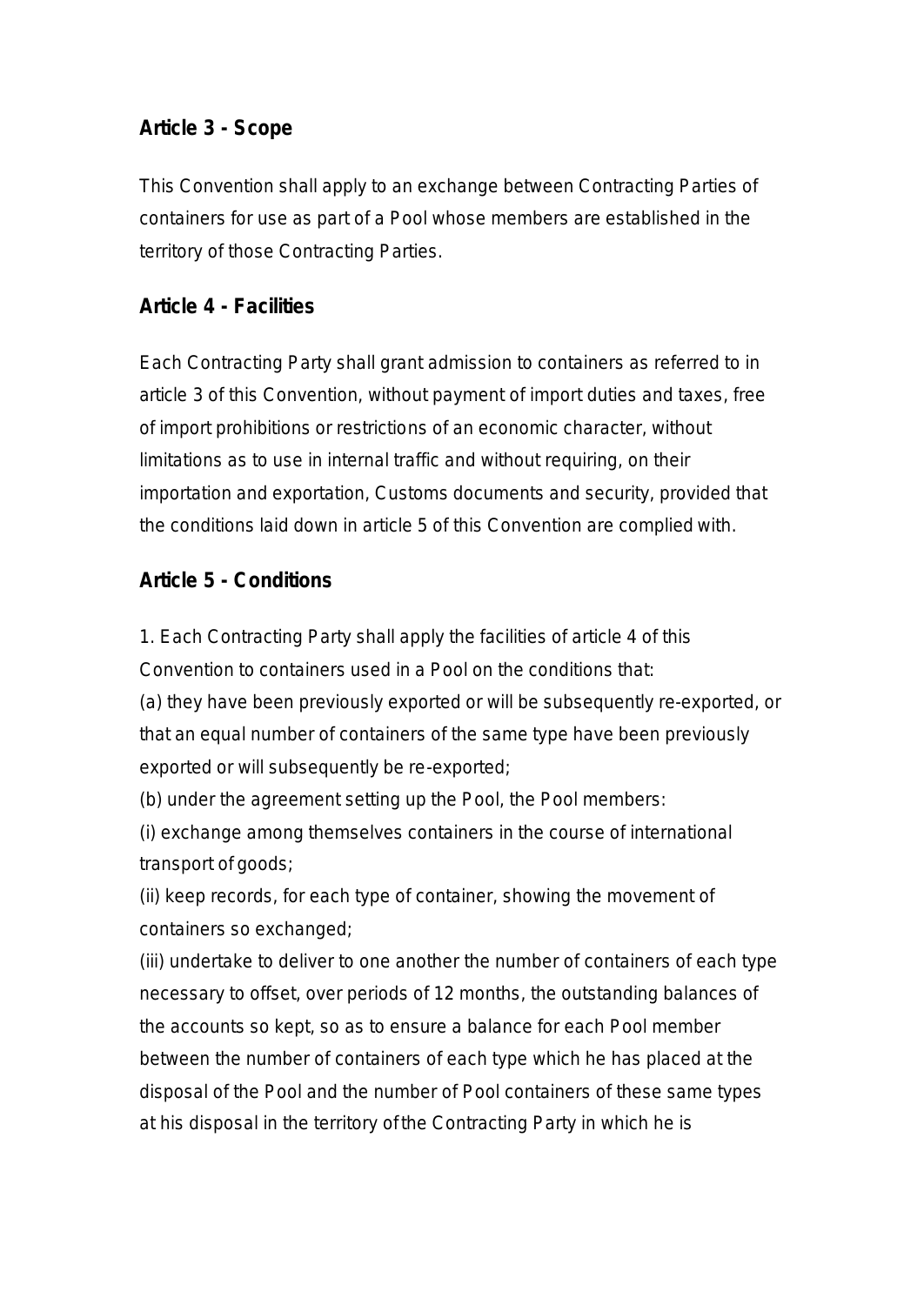established. The period of 12 months may be extended by the competent Customs authorities of that Contracting Party.

2. Each Contracting Party may decide whether containers placed at the disposal of the Pool by any Pool member established in its territory shall meet the conditions contained in its legislation concerning admission and unrestricted use in internal traffic on its territory.

3. The provisions of paragraph 1 of this article shall be applicable only if:

(a) containers bear durable and unique marks agreed upon in the Pool agreement, which shall allow identification of the container;

(b) the Pool agreement has been communicated to the Customs authorities of the Contracting Parties concerned, and these authorities have approved it as being in conformity with the provisions of this Convention. Competent authorities shall inform the Executive Secretary of the United Nations Economic Commission for Europe of their approval and will also inform him of the names of the Contracting Parties concerned. The Executive Secretary transmits this information to the Contracting Parties concerned.

#### **Article 6 - Component Parts for repair**

1. When the Pool agreement foresees the setting up of a Pool for identifiable component parts used for the repair of the Pool containers, articles 4, 5 (paragraphs 1, 2 and 3 (b)) and 9 of this Convention shall apply mutatis mutandis to those component parts.

2. When the Pool agreement does not foresee the setting up of a Pool for the component parts used for the repair of the Pool containers, temporary admission without payment of import duties and taxes, and without application of import prohibitions or restrictions of economic character shall be granted to these component parts without the production of Customs documents being required on their importation and re-exportation and without the furnishing of a form of security.

When the provisions of the preceding paragraph cannot be applied, in lieu of a Customs document and security for spare parts, the person to whom the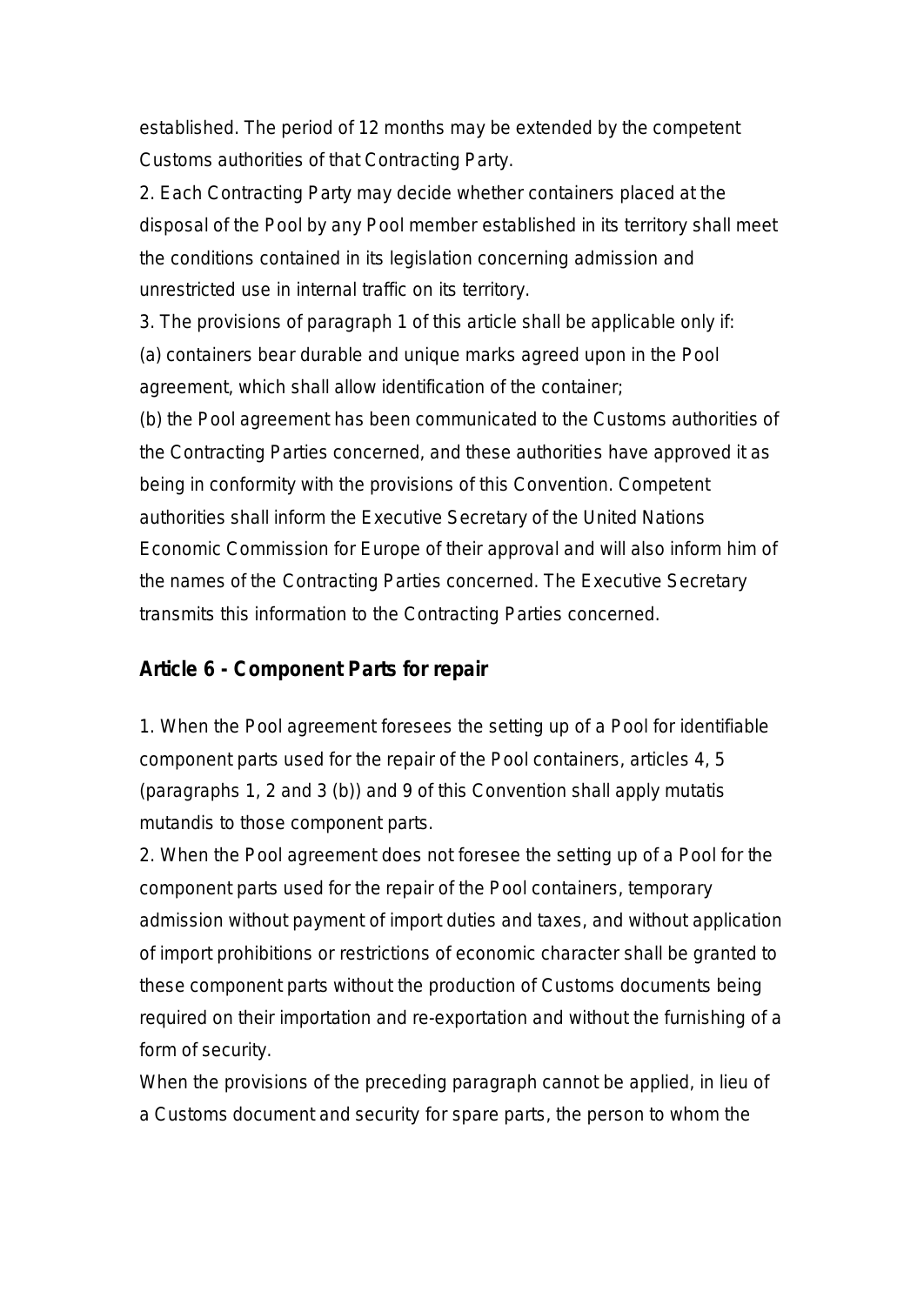temporary admission facilities are granted may be required to undertake in writing:

(a) to supply to the Customs authorities a list of component parts with an undertaking to re-export; and

(b) to pay such import duties and taxes as may be required in the case where the conditions of temporary admission have not been fulfilled.

Component parts granted temporary admission not used for repair shall be reexported within six months from the date of importation. However, this period may be extended by the competent Customs authorities.

3. Replaced parts not re-exported shall, in conformity with the regulations of the country concerned and as the Customs authorities of that country may authorize, be:

(a) subjected to the import duties and taxes to which they are liable at the time when, and in the condition in which, they are presented;

(b) abandoned, free of all expense, to the competent authorities of that country; or

(c) destroyed, under official supervision at the expense of the parties concerned.

#### **Article 7 - Accessories and Equipment of Containers**

1. When the Pool agreement foresees the setting up of a Pool for identifiable accessories and equipment of containers, which are either imported with a container of the Pool to be re-exported separately or with another container of the Pool, or imported separately to be re-exported with a container of the Pool, articles 4, 5 (paragraphs 1, 2 and 3(b)) and 9 of this Convention shall apply mutatis mutandis to those accessories and equipment.

2. When the Pool agreement does not foresee the setting up of a Pool for the accessories and equipment of containers, which are either imported with a container of the Pool to be re-exported separately or with another container of the Pool, or imported separately to be re-exported with a container of the Pool: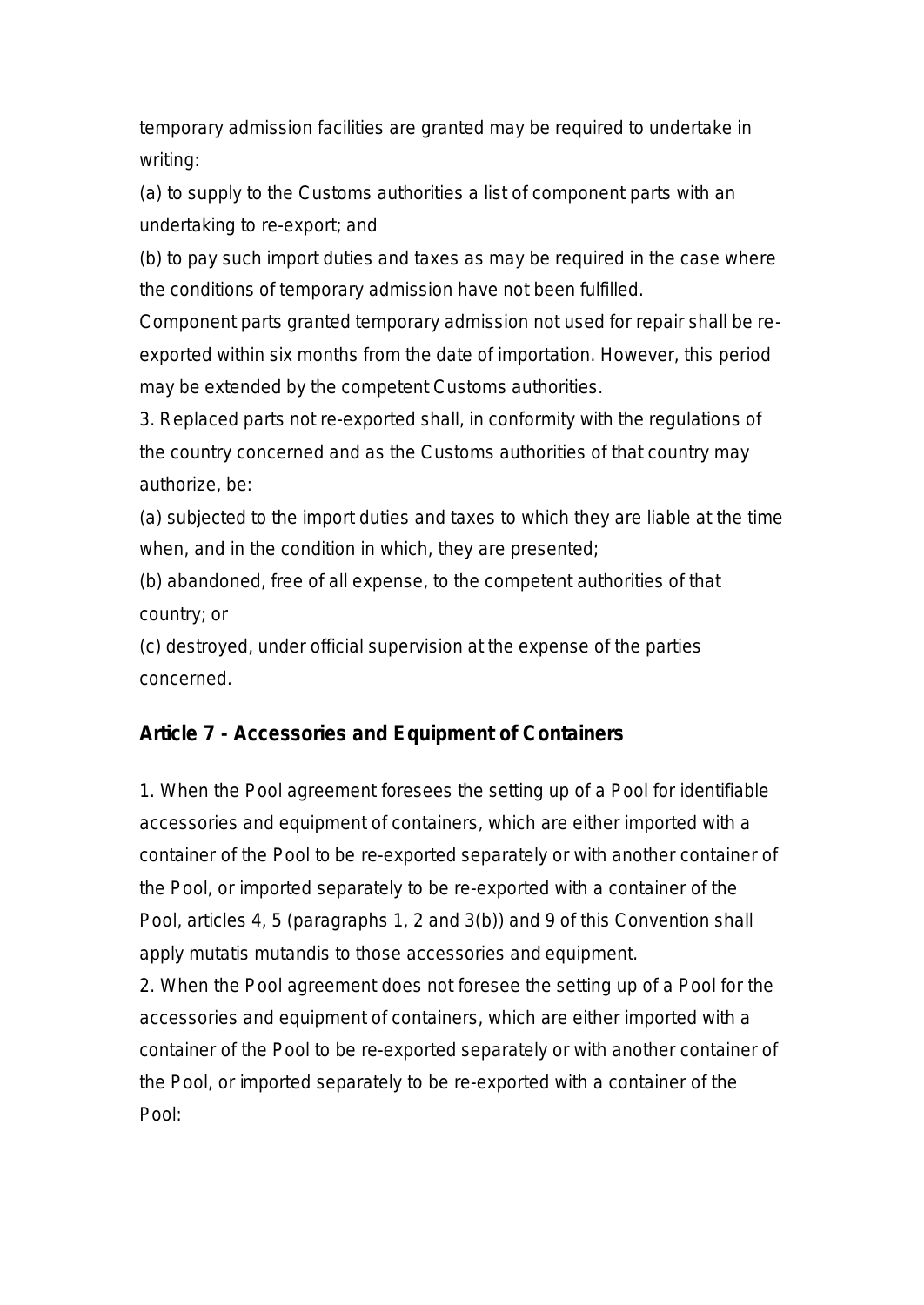(a) the provisions of article 6, paragraph 2, shall apply to these accessories and equipment;

(b) each Contracting Party reserves the right not to grant temporary admission to accessories and equipment which have been the subject of purchase, hirepurchase, lease or a contract of a similar nature concluded by a person resident or established in its territory;

(c) notwithstanding the requirement of the period for the re-exportation laid down in article 6, paragraph 2, which shall apply to accessories and equipment by virtue of point (a) of this article, seriously damaged accessories and equipment shall not be required to be re-exported provided that, in conformity with the regulations of the country concerned and as the Customs authorities of that country may authorize, they are:

(i) subjected to the import duties and taxes to which they are liable at the time when, and in the condition in which, they are presented;

(ii) abandoned, free of all expense, to the competent authorities of that country; or

(iii) destroyed, under official supervision, at the expense of the parties concerned, any parts or materials salvaged being subjected to the import duties and taxes to which they are liable at the time when, and in the condition in which, they are presented.

#### **Article 8 - Regional Economic Integration Organizations**

1. For the purpose of this Convention, the territories of Contracting Parties which form a regional economic integration organization may be taken to be a single territory.

2. Nothing in this Convention shall prevent a regional economic integration organization Contracting Party to this Convention, from enacting special provisions applicable to the use of Pool containers in the territory of that organization, provided those provisions do not reduce the facilities provided for by this Convention.

#### **Article 9 - Controls**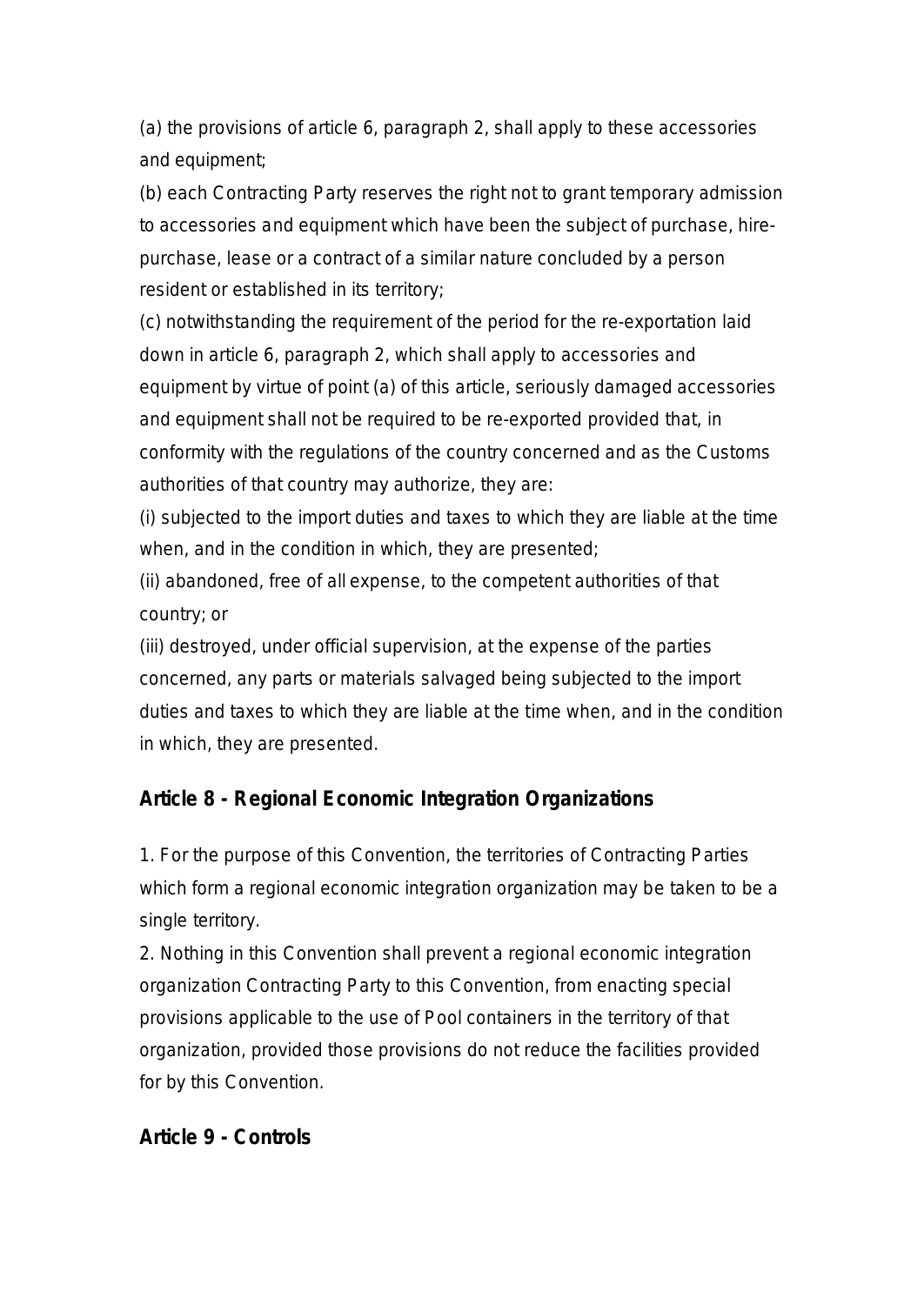1. Each Contracting Party shall have the right to carry out controls regarding the correct application of this Convention.

2. Pool members established in the territory of a Contracting Party shall provide the Customs authorities of that Contracting Party, on their request, with the list of the numbers of containers placed at the disposal of the Pool, and the number of Pool containers of each type in its territory.

## **Article 10 - Infringements**

1. Any infringement of the provisions of this Convention shall render the perpetrator liable, on the territory of the Contracting Party in which the infringement was committed, to any measures provided for by the laws of that Contracting Party.

2. When it is not possible to determine the territory on which an irregularity has been committed, it shall be deemed to have been committed on the territory of the Contracting Party where it was detected.

### **Article 11 - Exchange of information**

The Contracting Parties shall communicate to each other, on demand and in so far as their laws permit, the information required to implement the provisions of this Convention.

#### **Article 12 - Greater Facilities**

This Convention shall not prevent the application of greater facilities which Contracting Parties grant or may wish to grant either by unilateral provisions or by virtue of bilateral or multilateral agreements provided that such facilities do not impede the application of the provisions of this Convention.

#### **Article 13 - Safeguard Clause**

This Convention shall not affect the provisions regarding competition applicable in one or several Contracting Parties.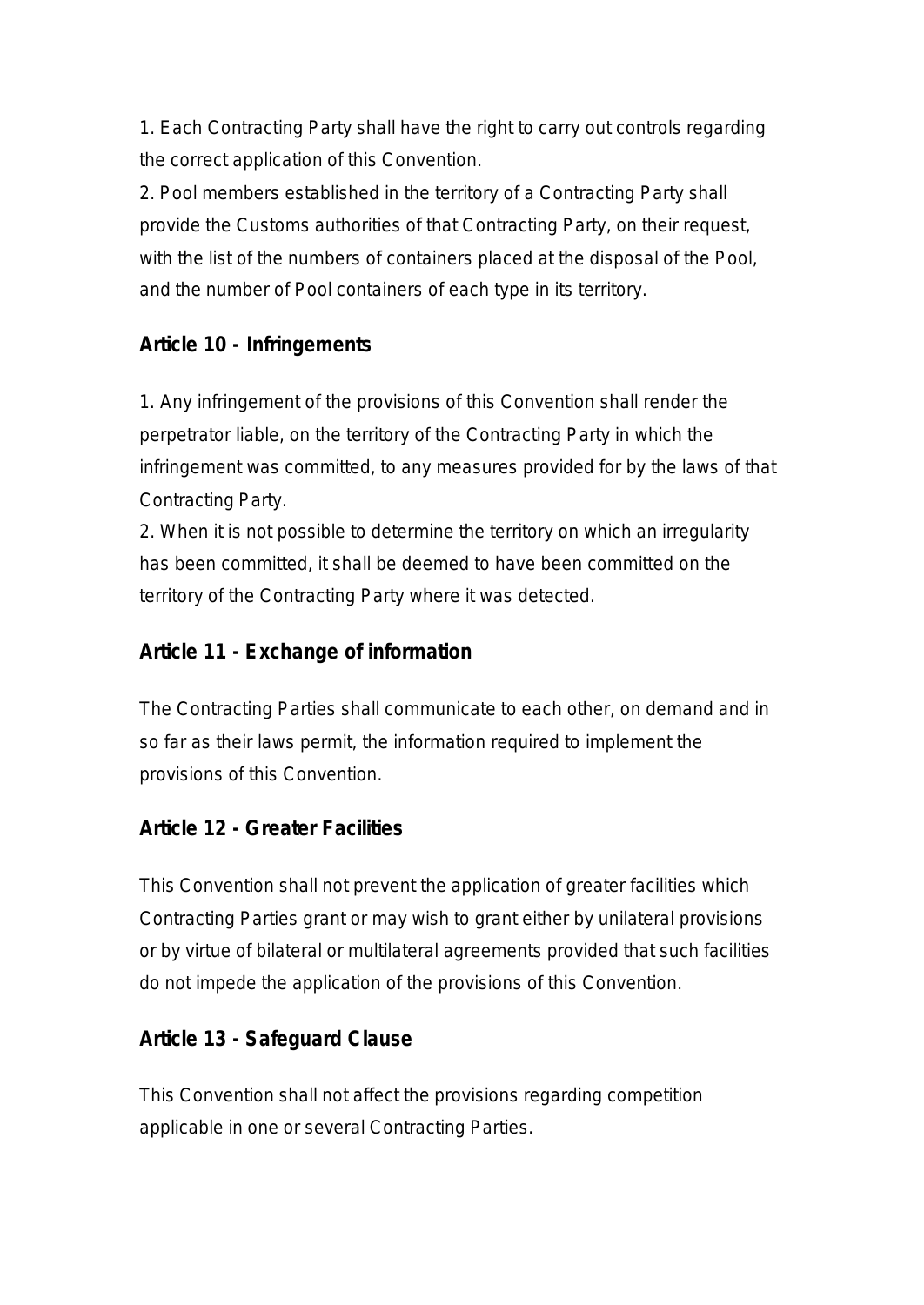# **Chapter II - Final Provisions**

#### **Article 14 - Signature, Ratification and Accession**

1. Member States of the United Nations or its specialized agencies may become Contracting Parties to this Convention by:

(a) signature without reservation of ratification;

(b) depositing an instrument of ratification, after signature subject to ratification;

(c) depositing an instrument of accession.

2. Any State other than those referred to in paragraph 1 of this article, to which an invitation to that effect has been addressed by the depositary at the request of the Administrative Committee, may become a Contracting Party to this Convention by acceding thereto after its entry into force.

3. Any regional economic integration organization may become, in accordance with the provisions of paragraph 1 of this article, a Contracting Party to this Convention. Such organization, Contracting Party to this Convention, shall inform the depositary of its competence and any subsequent changes thereto, with respect to the matters governed by this Convention. The organization concerned shall, for the matters within its competence, exercise the rights and fulfil the responsibilities which this Convention confers on States which are Contracting Parties to this Convention. In matters within the competence of the organization, of which the depositary has been informed, the member States of the organization, which are Contracting Parties to this Convention, shall not be entitled to exercise individually these rights, including inter alia the right to vote. 4. This Convention shall be open for signature from 15 April 1994 to 14 April 1995 inclusive, at the Office of the United Nations in Geneva. Thereafter, it shall be open for accession.

#### **Article 15 - Reservations**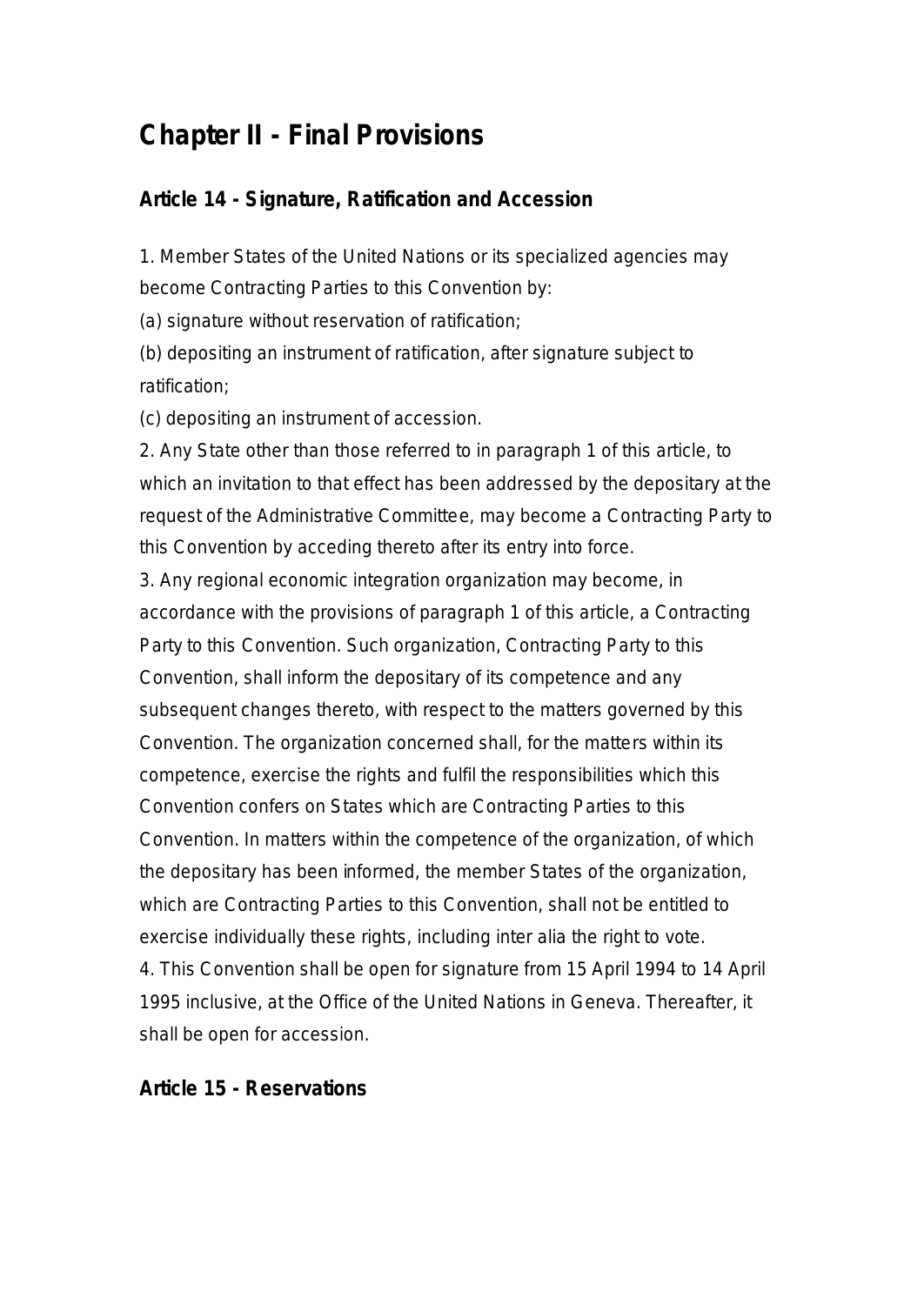Any Contracting Party may enter reservations to paragraph 2 of articles 6 and 7, concerning the requirement of Customs document and security. Any Contracting Party which has entered reservations may withdraw them, in whole or in part, at any time, by notification to the depositary specifying the date on which such withdrawal takes effect.

## **Article 16 - Entry into Force**

1. This Convention shall enter into force six months after the date on which five States or regional economic integration organizations referred to in article 14, paragraphs 1 and 3, have signed this Convention without reservation of ratification or have deposited their instruments of ratification or accession. For the purpose of this paragraph, any signature without reservation of ratification of, or any instrument deposited by, such a regional economic integration organization shall not be counted as additional to those of its member States. 2. This Convention shall enter into force for all additional States or regional economic integration organizations referred to in article 14, paragraphs 1, 2 and 3, six months after the date of signature without reservation of ratification, or of deposit of instruments of ratification or accession.

3. Any instrument of ratification or accession deposited after the entry into force of an amendment to this Convention in accordance with article 21 shall be deemed to apply to this Convention as amended.

4. Any such instrument deposited after an amendment has been accepted but before it has entered into force shall be deemed to apply to this Convention as amended on the date when the amendment enters into force.

5. This Convention shall apply to a specific Pool only when all the States or regional economic integration organizations concerned by that Pool have become Contracting Parties to this Convention.

#### **Article 17 - Denunciation**

1. Any Contracting Party may denounce this Convention by so notifying the depositary.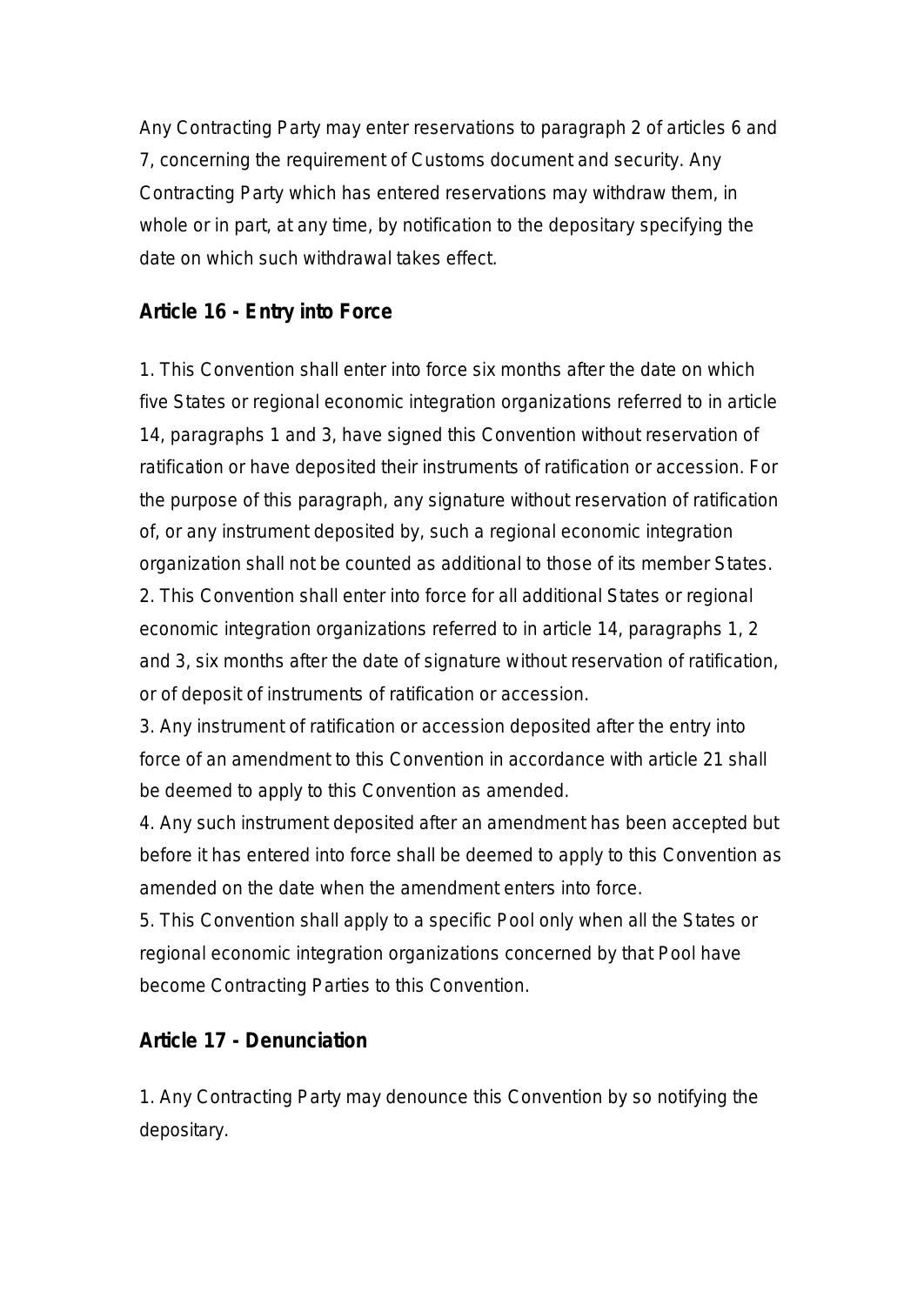2. Denunciation shall take effect fifteen months after the date of receipt by the depositary of the notification of denunciation.

#### **Article 18 - Termination**

If, after the entry into force of this Convention, the number of Contracting Parties is for any period of twelve consecutive months reduced to less than five, the Convention shall cease to have effect from the end of the twelvemonth period. For the purpose of the present article, the presence of a regional economic integration organization shall not be counted as additional to its Member States.

#### **Article 19 - Administrative Committee**

1. There shall be established an Administrative Committee (hereinafter called "the Committee") to consider the operation of the present Convention, to consider any amendments proposed thereto and to consider measures to secure uniformity in the interpretation and application thereof.

2. The Contracting Parties shall be members of the Committee. The Committee may decide that the competent administration of any State or regional economic integration organization which is not a Contracting Party, or representatives of international organizations may, for questions which interest them, attend the sessions of the Committee as observers.

3. The Executive Secretary of the United Nations Economic Commission for Europe, (hereinafter called the "Executive Secretary") shall provide the Committee with secretariat services.

4. The Committee shall, on the occasion of every session, elect a Chairman and a Vice-Chairman.

5. The competent administrations of the Contracting Parties shall communicate to the Executive Secretary proposals for amendments to the present Convention and the reasons therefor, together with any requests for the inclusion of items on the agenda of the sessions of the Committee. The Executive Secretary shall bring these communications to the attention of the competent administrations of the Contracting Parties and to the depositary.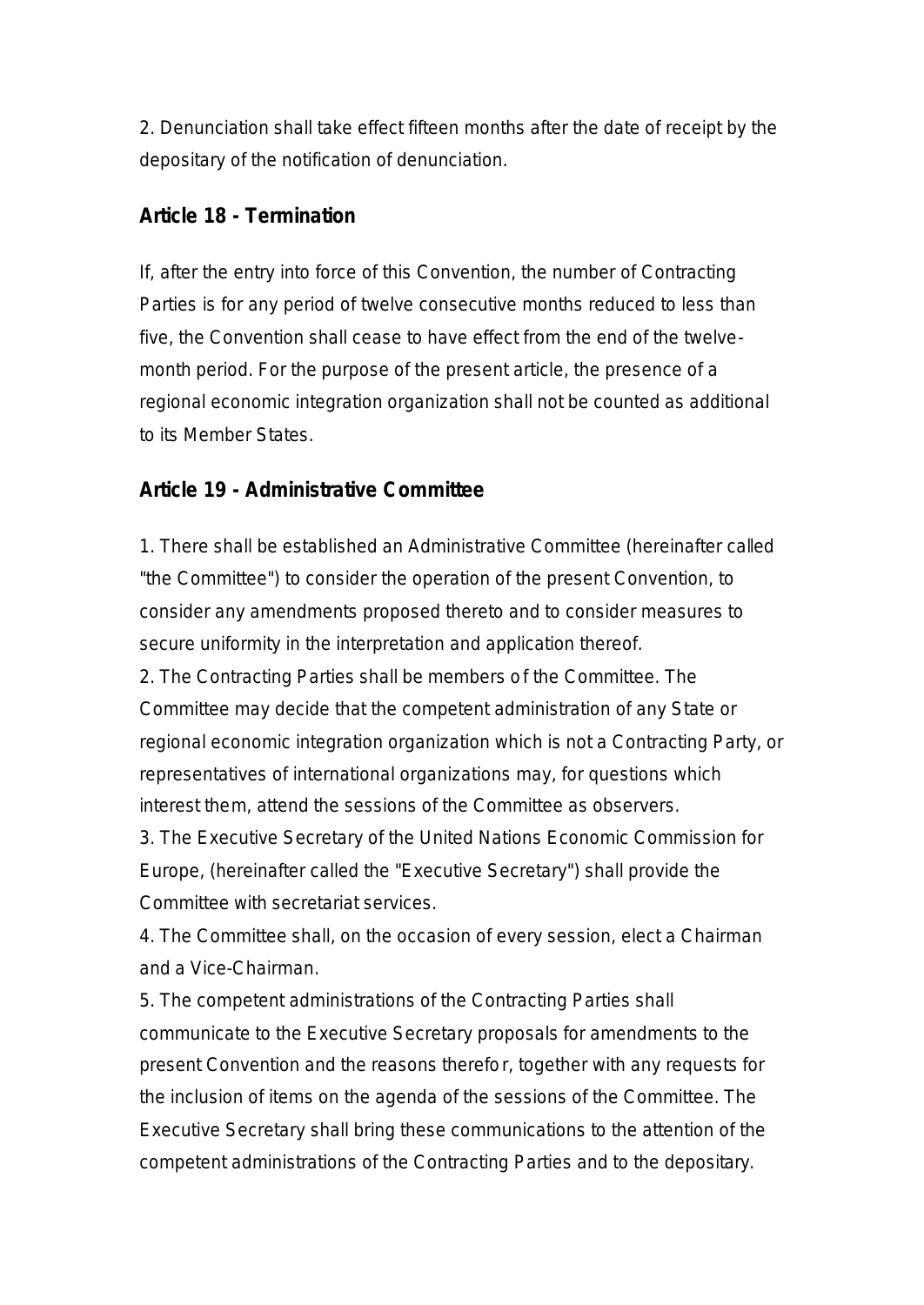6. The Executive Secretary shall convene the Committee:

(a) two years after the Convention has entered into force;

(b) thereafter, at a date fixed by the Committee, but not less frequently than every five years;

(c) at the request of the competent administrations of at least two Contracting Parties.

He shall circulate the draft agenda to the competent administrations of the Contracting Parties and to the observers referred to in paragraph 2 of this article, at least six weeks before the Committee meets.

7. On the decision of the Committee taken by virtue of the provisions of paragraph 2 of this article, the Executive Secretary shall invite the competent administrations of the States and the organizations referred to in the said paragraph 2 to be represented by observers at the sessions of the Committee.

8. A quorum consisting of not less than one-third of the Contracting Parties is required for the purposes of taking decisions. For the purpose of this paragraph, the presence of a regional economic integration organization shall not be counted as additional to its member States.

9. Proposals shall be put to the vote. Except as provided in paragraph 10 of this article, each Contracting Party represented at the meeting shall have one vote. Proposals other than proposals for amendments shall be adopted by the Committee by a majority of the members present and voting. Proposals for amendments shall be adopted by a two-thirds majority of the members present and voting.

10. Where article 14, paragraph 3 applies, the regional economic integration organizations, Contracting Parties to this Convention, shall have, in case of voting, only a number of votes equal to the total votes allotted to their member States which are Contracting Parties to this Convention.

11. Before the closure of its session, the Committee shall adopt a report. 12. In the absence of relevant provisions in this article, the Rules of Procedure of the United Nations Economic Commission for Europe shall be applicable unless the Committee decides otherwise.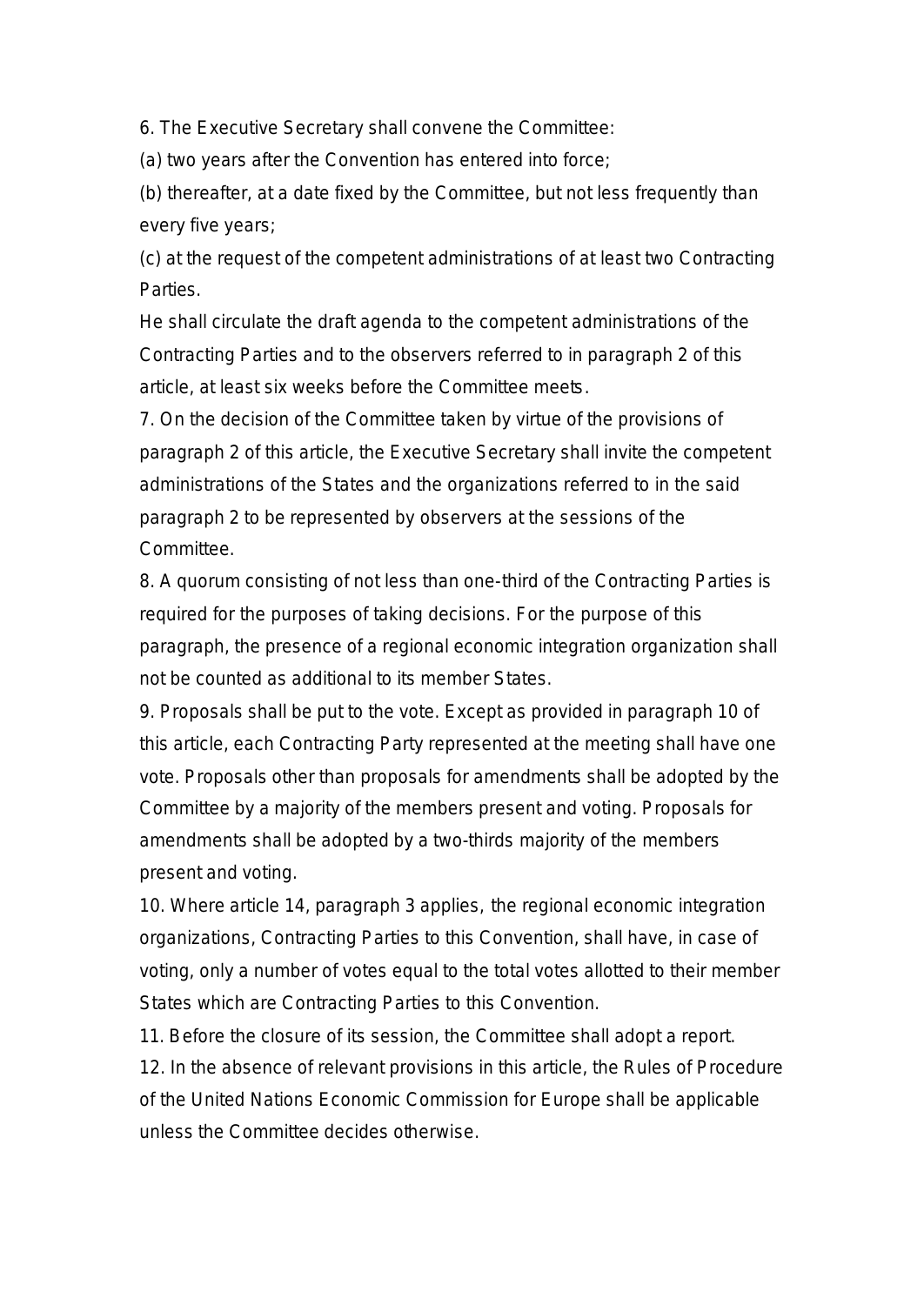## **Article 20 - Settlement of Disputes**

1. Any dispute between two or more Contracting Parties concerning the interpretation or application of this Convention shall, in so far as possible, be settled by direct negotiation between them.

2. Any dispute which is not settled by direct negotiation shall be referred by the Contracting Parties in dispute to the Committee which shall consider the dispute and make recommendations for its settlement.

3. The Contracting Parties in dispute may agree in advance to accept the recommendations of the Committee as binding.

#### **Article 21 - Amendment Procedure**

1. In accordance with article 19 of this Convention, the Committee may recommend amendments to this Convention.

2. The text of any amendment so recommended shall be communicated by the depositary to all Contracting Parties to this Convention and to the other signatories.

3. Any recommended amendment communicated in accordance with paragraph 2

of this article shall enter into force with respect to all Contracting Parties three months after the expiry of a period of eighteen months following the date of communication of the recommended amendment if no objection to the recommended amendment has been notified during that period to the depositary by a Contracting Party.

4. If an objection to the recommended amendment has been notified to the depositary by a Contracting Party before the expiry of the period of eighteen months specified in paragraph 3 of this article, the amendment shall be deemed not to have been accepted and shall have no effect whatsoever.

#### **Article 22 - Depositary**

1. The Secretary-General of the United Nations is designated as the depositary of this Convention.